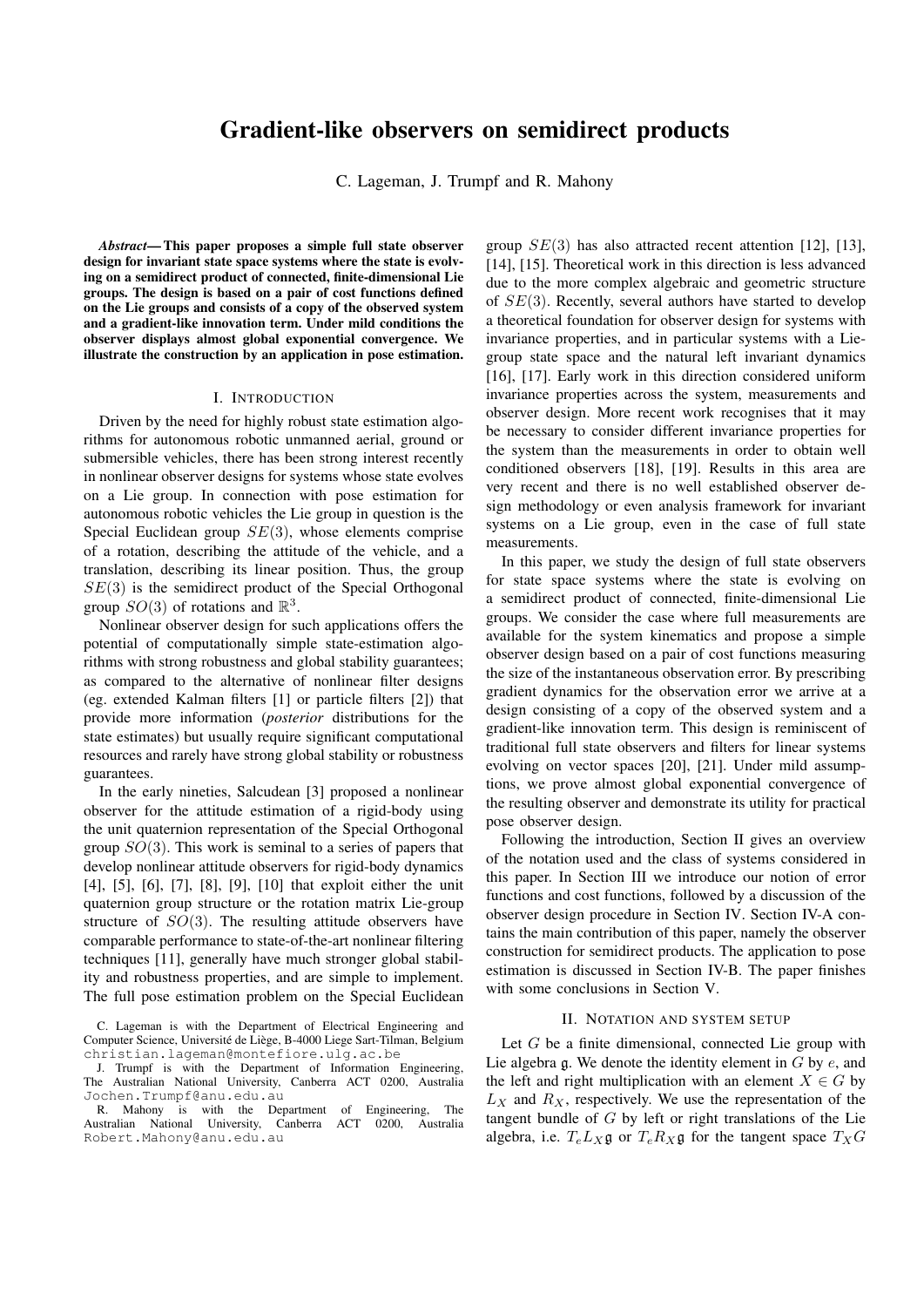of  $G$  at  $X$ . We use the simplified notation  $Xv$  for vectors  $T_eL_Xv \in T_XG$  and  $vX$  for vectors  $T_eR_Xv \in T_XG$  with  $v \in$ g. Furthermore, we assume that there is a Riemannian metric  $\langle \cdot, \cdot \rangle$  on G. We do not make any invariance assumptions on this metric yet.

Consider a left invariant system on G of the form

$$
\dot{X} = Xu,\tag{1}
$$

where  $u: \mathbb{R} \to \mathfrak{g}$  is a smooth function. Here, we call an input u of system (1) *admissible* if corresponding solutions of the system exist for all initial values and all initial times, and these solutions are unique, continuously differentiable and exist for all  $t \in \mathbb{R}$ .

This paper discusses observer design for a situation where we have (potentially noisy) measurements of  $X$  and  $u$  and want to build an observer that estimates X.

*Example 1:* As a first example we consider the special orthogonal group  $SO(3)$ . We choose the representation of SO(3) by real, orthogonal  $3 \times 3$  matrices, denoted by R or S. Its Lie algebra  $\mathfrak{so}(3)$  is given by the real, skew-symmetric  $3 \times 3$  matrices, denoted by  $\Omega$ . The tangent spaces  $T_R$  SO(3) are identified with

$$
\{R\Omega \mid \Omega \in \mathfrak{so}(3)\} \subset \mathbb{R}^{3 \times 3}.
$$

We equip  $SO(3)$  with the Riemannian metric induced by the Euclidean one on  $\mathbb{R}^{3\times3}$ , i.e.  $\langle A, B \rangle = \text{tr}(A^\top B)$ . On SO(3) we have the system

 $\dot{R} = R\Omega,$ 

with R $\Omega$  denoting the matrix product, and  $\Omega \colon \mathbb{R} \to \mathfrak{so}(3)$ admissible. This system models the kinematics of the attitude R of a coordinate frame fixed to a rigid body in 3D-space relative to an inertial frame. Here,  $\Omega$  encodes the angular velocity measured in the body-fixed frame.

In applications, measurements of  $R$  are for example provided by a vision system, while measurements of  $\Omega$  are obtained from on board gyrometers.

*Example 2:* The above example can easily be extended to model the full pose, including the position  $p$  in 3D-space, by moving to the special Euclidean group SE(3). It is wellknown that SE(3) is the semidirect product of SO(3) by  $\mathbb{R}^3$ via the map  $\sigma(R)(p) = Rp$  for all  $R \in SO(3)$  and  $p \in \mathbb{R}^3$ [22]. This yields the representation of  $SE(3)$  as

$$
\{(R, p) \mid R \in \text{SO}(3), p \in \mathbb{R}^3\},\
$$

where  $SO(3)$  is identified with the orthogonal  $3 \times 3$  matrices as above. The group product is given by

$$
(R, p)(S, q) = (RS, p + Rq).
$$

On  $SE(3)$  we consider the system

$$
\frac{\mathrm{d}}{\mathrm{d}t}\left(R(t) \quad p(t)\right) = \begin{pmatrix} R & p \end{pmatrix} \begin{pmatrix} \Omega & V \end{pmatrix} = \begin{pmatrix} R\Omega & RV \end{pmatrix}
$$

with  $\Omega \colon \mathbb{R} \to \mathfrak{so}(3)$  and  $V \colon \mathbb{R} \to \mathbb{R}^3$  admissible. Here, V is the linear velocity measured in the body-fixed frame.

In applications, measurements of  $p$  may again be provided by a vision system, while measurements of  $V$  are obtained

by integrating measurements from on board linear accelerometers, possibly fused with approximative derivatives of the position measurements.

Our observer design aims to obtain autonomous dynamics of a specific *error function*. In fact, our construction yields gradient dynamics of this error with respect to a *cost function*. In the next section we briefly discuss the error and cost functions. For more details see [19] or [23].

# III. ERROR FUNCTIONS AND COST FUNCTIONS

Consider a pair of systems on G

$$
\dot{X} = F_X(X, u, t), \tag{2}
$$

$$
\dot{\hat{X}} = F_{\hat{X}}(\hat{X}, Y, w, t) \tag{3}
$$

with  $F_X: G \times \mathfrak{g} \times \mathbb{R} \to TG$  and  $F_{\hat{X}}: G \times G \times \mathfrak{g} \times \mathbb{R} \to$ TG,  $F_X(X, u, t) \in T_XG$  and  $F_{\hat{X}}(X, Y, w, t) \in T_{\hat{X}}G$ . We regard system (3) as an observer for system (2) by feeding  $Y$  with a measurement of  $X$  and  $w$  with a measurement of u, where u is admissible for system (2) and  $(Y, w)$  is admissible for system (3). An *error function* is a smooth function  $E: G \times G \to M$ , where M is a smooth manifold.

Two particularly simple error functions on a Lie group G are the canonical *right invariant* error

$$
E_r(X, \hat{X}) = \hat{X} X^{-1}
$$

and the canonical *left invariant* error

$$
E_l(X, \hat{X}) = X^{-1} \hat{X}.
$$

Here, the label "invariant" refers to simultaneous state space transformations of both systems, e.g. we have  $E_r(XS, \hat{X}S) = E_r(X, \hat{X})$  for all  $X, \hat{X}, S \in G$ . Note that for these canonical error functions  $M = G$  and no error corresponds to the value e.

We need to be able to measure the size of an error value or, more generally, the distance between two elements of G. For this purpose we assume that we are given a smooth, nonnegative *cost function*  $f: G \times G \to \mathbb{R}$ . Furthermore, let the diagonal  $\Delta = \{(X, X) | X \in G\}$  consist of global minima of f. We can use f to measure the size of an error value, e.g.  $E_r$ , by computing  $f(E_r, e)$ . Note that the cost function f need not be related to the geometry of  $G$ , although one possible choice would be the geodesic distance.

Recall that the Riemannian gradient of  $f$  with respect to the product metric  $\langle \cdot, \cdot \rangle_p$  on  $G \times G$  is defined by

$$
\langle \operatorname{grad} f(\hat{X}, Y), (\eta, \zeta) \rangle_p = df(\hat{X}, Y)(\eta, \zeta)
$$

for all  $Y, \hat{X} \in G$ ,  $\eta \in T_{\hat{X}}G$ ,  $\zeta \in T_YG$ . Since we use the product metric, the gradient splits into the gradients with respect to the first and second parameter, i.e.

$$
\langle \operatorname{grad} f(\hat{X}, Y), (\eta, \zeta) \rangle_p = \langle \operatorname{grad}_1 f(\hat{X}, Y), \eta \rangle +
$$

$$
\langle \operatorname{grad}_2 f(\hat{X}, Y), \zeta \rangle.
$$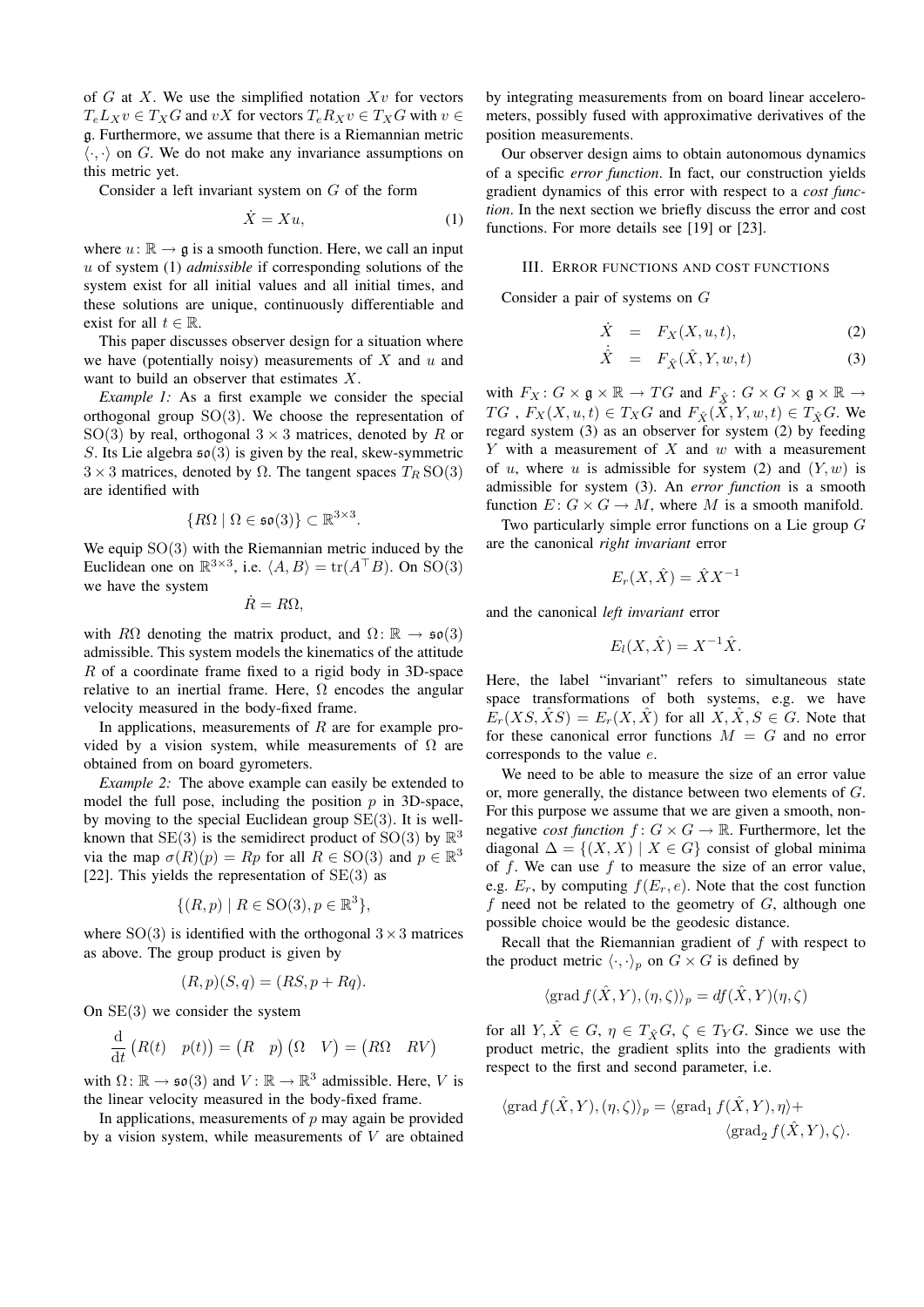## IV. GRADIENT-LIKE OBSERVERS ON LIE GROUPS

Our focus is on building observers with strong convergence and robustness properties. The idea behind our proposed observer design is hence to prescibe *gradient dynamics* for the instantaneous observer error and to deduce the observer design from that. Theorem 1 below is taken from [23] and contains the main result in this regard. It can be interpreted as an instance of an *internal model principle*, since the resulting design necessarily contains a copy of the observed system's dynamics. The result sharpens a general structure theorem for invariant observers due to Bonnabel et al. [17], [16]. While the resulting design is similar to the general design proposed there, our observer is not necessarily an invariant system (cf. also [18]).

*Theorem 1:* Let  $f: G \times G \to \mathbb{R}$  be a smooth cost function. Consider the general observer (3) in the noise free case, i.e.  $Y = X$  and  $w = u$ . Then we have gradient dynamics for the canonical right invariant error  $E_r$ , i.e.

$$
\dot{E}_r = -\operatorname{grad}_1 f(E_r, e),\tag{4}
$$

if and only if

 $F_{\hat{X}}(\hat{X}, Y, w, t) = \hat{X}w - T_{\hat{X}Y^{-1}}R_Y \operatorname{grad}_1 f(\hat{X}Y^{-1}, e).$ Theorem 1 yields the gradient-like observer

$$
\dot{\hat{X}} = \hat{X}w - T_{\hat{X}Y^{-1}}R_Y \,\text{grad}_1 \, f(\hat{X}Y^{-1}, e) \tag{5}
$$

We immediately get the following strong convergence result.

*Theorem 2:* Assume that  $Y \mapsto f(Y, e)$  is a Morse-Bott function with a global minimum at e and no other local minima. Both canonical errors  $(E_r$  and  $E_l$ ) of the observer (5) converge to  $e$  for generic initial conditions. Furthermore, the convergence of  $E_r$  is locally exponential near  $e$ .

*Proof:* The right invariant error  $E_r$  has the gradient dynamics (4). Standard results for the gradient dynamics of Morse-Bott functions [24] yield the the generic convergence to the global minimum and the local exponential convergence.

*Remark 1:* Consider the left invariant system (1) and noisy measurements  $w = u + \delta$  and  $Y = XN_r$ , with additive driving noise  $\delta \in \mathfrak{g}$  and right multiplicative state noise  $N_r \in G$ . A straightforward calculation yields

$$
\dot{E}_r = \text{Ad}_{\hat{X}} \,\delta E_r - T_{E_r N_r^{-1}} R_{X^{-1} N_r X} \,\text{grad}_1 \, f(E_r N_r^{-1}, e)
$$

for the canonical right invariant error of the observer (5). A suitably bounded noise will yield at least a practical stability result in these cases.

#### *A. Observers on semidirect products*

Since it is of importance for practical applications, we will now consider the special case of gradient-like observers on the semidirect product of two Lie groups. Let us recall some well-known facts on semidirect products, for detailed information we refer the reader to standard literature like [22]. The semidirect product  $G_1 \ltimes G_2$  of two Lie groups  $G_1$  and  $G_2$  is the cartesian product of the groups as manifolds, with the multiplication given by  $(q_1, q_2)(h_1, h_2)$  =

 $(g_1h_1, g_2\phi(g_1)(h_2))$ , where  $\phi: G_1 \to \text{Aut}(G_2)$  is a smooth homomorphism into the automorphism group of  $G_2$ . In the following,  $\psi: G_2 \to \text{Hom}(G_1, G_2)$  will be the map  $\psi(g_2)(g_1) = \phi(g_1)(g_2)$ . The inverse  $(g_1, g_2)^{-1}$  is given by  $(g_1^{-1}, \phi(g_1^{-1})g_2^{-1})$ . We will denote the components of an element of  $G_1 \ltimes G_2$  by  $X_1$  and  $X_2$ . In the remainder of this section, the group  $G$  will be the semidirect product of the Lie groups  $G_1$  and  $G_2$ .

The left-invariant dynamics (1) have the following form on the semidirect product.

$$
\dot{X}_1 = X_1 u_1
$$
  
\n
$$
\dot{X}_2 = X_2 T_e \phi(X_1) u_1
$$

We consider the observer (5) for a cost which splits into a sum of independent costs on  $G_1$  and  $G_2$ .

For our calculations we need the following formulas for the derivatives of the left and right multiplication that can be obtained by a straightforward application of calculus rules.

*Lemma 1:* For all  $X = (X_1, X_2), Y = (Y_1, Y_2) \in G$  and  $(w_1, w_2) \in T_Y G$ , we have

$$
T_Y R_X(w_1, w_2) = (T_{Y_1} R_{X_1} w_1, T_{\phi(Y_1)(X_2)} L_{Y_2} T_{Y_1} \psi(X_2) w_1 + T_{Y_2} R_{\phi(Y_1)(X_2)} w_2), T_Y L_X(w_1, w_2) = (T_{Y_1} L_{X_1} w_1,
$$

 $T_{\phi(X_1)(Y_2)} L_{X_2} T_{Y_2} \phi(X_1) w_2$ .

Direct calculations now yield the following formulas for the canonical errors on a semidirect product.

*Lemma 2:* For all  $X = (X_1, X_2)$  and  $\hat{X} = (\hat{X}_1, \hat{X}_2)$ G, we have

$$
E_r = \left(\hat{X}_1 X_1^{-1}, \hat{X}_2 \phi(\hat{X}_1 X_1^{-1})(X_2^{-1})\right),
$$
  
\n
$$
E_l = \left(X_1^{-1} \hat{X}_1, \phi(X_1^{-1})(X_2^{-1} \hat{X}_2)\right).
$$

In order to achieve a clearer presentation we will use the following Lemma in the proof of Theorem 3 below.

*Lemma 3:* If f and the Riemmanian metric are left invariant, then for all  $X, Y, Z \in G$ 

$$
T_X L_{Y^{-1}} \operatorname{grad}_1 f(X, YZ) = \operatorname{grad}_1 f(Y^{-1}X, Z)
$$

If  $f$  and the Riemmanian metric are right invariant, then for all  $X, Y, Z \in G$ 

$$
T_X R_{Z^{-1}} \operatorname{grad}_1 f(X, YZ) = \operatorname{grad}_1 f(XZ^{-1}, Y)
$$

*Proof:* If f is left invariant then  $f \circ L_Y = f$ . Using this fact and the standard rules for transformations of Riemannian gradients, we have that

$$
\operatorname{grad}_{1} f(Y^{-1}X, Z) = \operatorname{grad}_{1}(f \circ L_{Y})(Y^{-1}X, Z)
$$

$$
= (T_{Y^{-1}X}L_{Y})^{*} \operatorname{grad}_{1} f(X, YZ),
$$

where  $(T_{Y^{-1}X}L_Y)^*$  denotes the Hilbert space adjoint of the linear map  $T_{Y^{-1}X}L_Y$ . Since the Riemannian metric is left invariant, we have that  $(T_{Y^{-1}X}L_Y)^* = T_XL_{Y^{-1}}$ . The right invariant case follows from an analogous argument.  $\blacksquare$ 

The next theorem now shows the form of our gradient-like observers for the special case of a semidirect product of two Lie groups.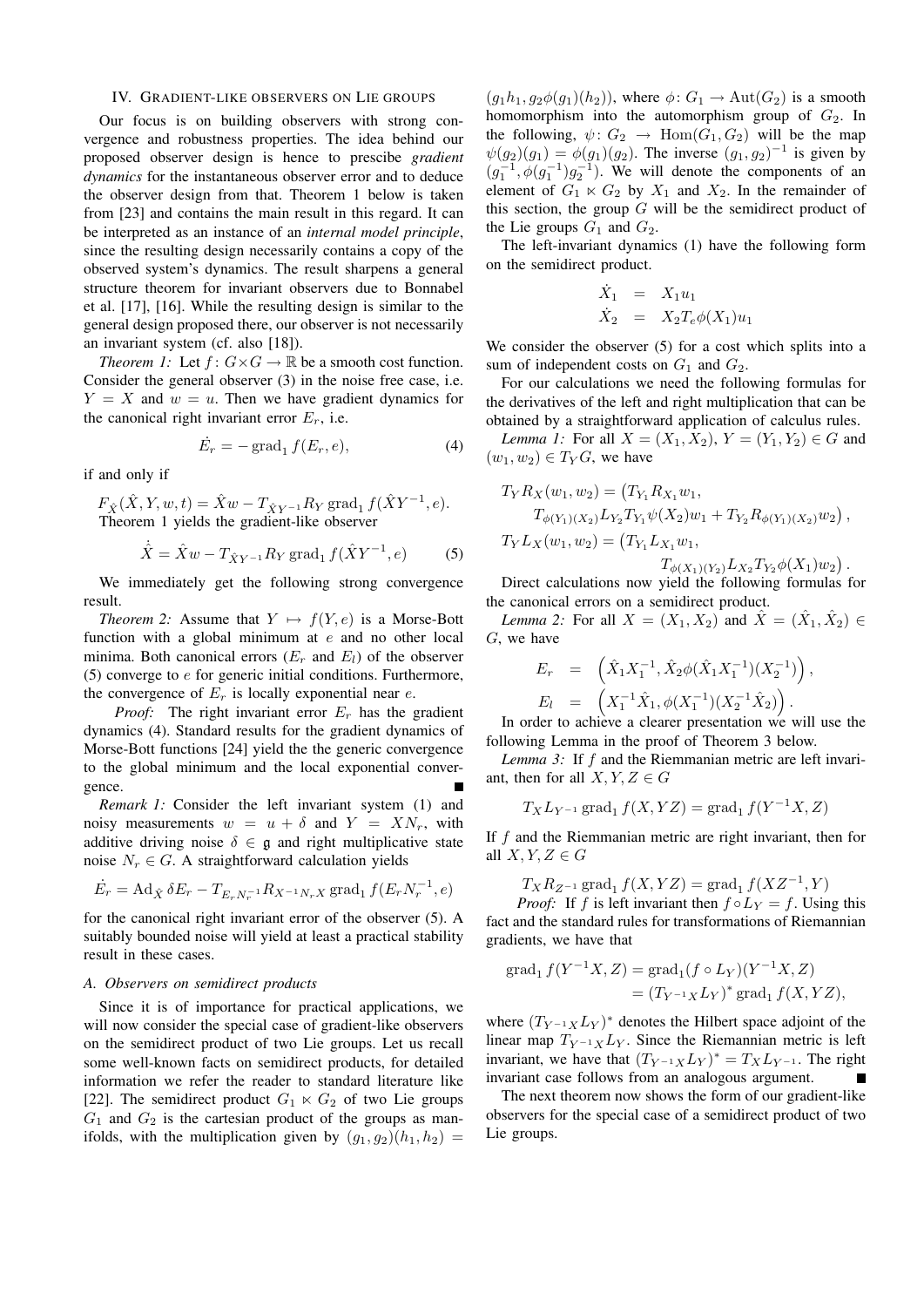*Theorem 3:* Let  $G = G_1 \ltimes G_2$  be a semidirect product of Lie groups. Assume that we have a cost function  $f: G \times$  $G \to \mathbb{R}$  such that  $f(X, Y) = f_1(X_1, Y_1) + f_2(X_2, Y_2)$  with  $f_1: G_1 \times G_1 \to \mathbb{R}$  and  $f_2: G_2 \times G_2 \to \mathbb{R}$  cost functions on  $G_1$  and  $G_2$ , respectively. Furthermore, assume that the Riemannian metric on  $G$  is the sum of Riemannian metrics on  $G_1$  and  $G_2$ . If  $f_1$ ,  $f_2$  and the Riemannian metrics are right invariant then the observer (5) has the form

$$
\dot{\hat{X}}_1 = \hat{X}_1 w_1 - \text{grad}_1 f_1(\hat{X}_1, Y_1)
$$
\n
$$
\dot{\hat{X}}_2 = \hat{X}_2 T_e \phi(\hat{X}_1)(w_2) - T_{\phi(\hat{X}_1 Y_1^{-1})(Y_2)} L_{\hat{X}_2 \phi(\hat{X}_1 Y_1^{-1})(Y_2^{-1})}
$$
\n
$$
T_{\hat{X}_1 Y_1^{-1}} \psi(Y_2) \text{ grad}_1 f_1(\hat{X}_1 Y_1^{-1}, e)
$$
\n
$$
- \text{grad}_1 f_2(\hat{X}_2, \phi(\hat{X}_1 Y_1^{-1})(Y_2))
$$

*Proof:* We use the notation  $(Z)_1$  and  $(Z)_2$  for the  $G_1$ and  $G_2$  component of an expression, respectively. Applying Lemmas 1 and 3 to the observer equation (5), we see that

$$
\dot{\hat{X}}_1 = \hat{X}_1 w_1 - T_{\hat{X}_1 Y_1^{-1}} R_{Y_1} \text{grad}_1 f_1(\hat{X}_1 Y_1^{-1}, e)
$$
  
=  $\hat{X}_1 w_1 - \text{grad}_1 f_1(\hat{X}_1, Y_1)$ 

$$
\begin{array}{rcl}\n\dot{\hat{X}}_2 &=& \hat{X}_2 T_e \phi(\hat{X}_1) w_2 - T_{\phi((\hat{X}Y^{-1})_1)(Y_2)} L_{(\hat{X}Y^{-1})_2} \\
& & -T_{(\hat{X}Y^{-1})_1} \psi(Y_2) \operatorname{grad}_1 f_1(\hat{X}_1 Y_1^{-1}, e) \\
&-T_{(\hat{X}Y^{-1})_2} R_{\phi((\hat{X}Y^{-1})_1)(Y_2)} \operatorname{grad}_1 f_2((\hat{X}Y^{-1})_2, e) \\
&=& \hat{X}_2 T_e \phi(\hat{X}_1) w_2 - T_{\phi(\hat{X}_1 Y_1^{-1})(Y_2)} L_{\hat{X}_2 \phi(\hat{X}_1 Y_1^{-1})(Y_2^{-1})} \\
& & -T_{\hat{X}_1 Y_1^{-1}} \psi(Y_2) \operatorname{grad}_1 f_1(\hat{X}_1 Y_1^{-1}, e) \\
&- \operatorname{grad}_1 f_2((\hat{X}Y^{-1})_2 \phi((\hat{X}Y^{-1})_1)(Y_2), \\
& & \phi((\hat{X}Y^{-1})_1)(Y_2)) \\
&=& \hat{X}_2 T_e \phi(\hat{X}_1) w_2 - T_{\phi(\hat{X}_1 Y_1^{-1})(Y_2)} L_{\hat{X}_2 \phi(\hat{X}_1 Y_1^{-1})(Y_2^{-1})} \\
& & -T_{\hat{X}_1 Y_1^{-1}} \psi(Y_2) \operatorname{grad}_1 f_1(\hat{X}_1 Y_1^{-1}, e) \\
&- \operatorname{grad}_1 f_2(\hat{X}_2 \phi((\hat{X}Y^{-1})_1)(Y_2^{-1}) \phi((\hat{X}Y^{-1})_1)(Y_2), \\
& & \phi((\hat{X}Y^{-1})_1)(Y_2)) \\
&=& \hat{X}_2 T_e \phi(\hat{X}_1) w_2 - T_{\phi(\hat{X}_1 Y_1^{-1})(Y_2)} L_{\hat{X}_2 \phi(\hat{X}_1 Y_1^{-1})(Y_2^{-1})} \\
& & -\operatorname{grad}_1 f_2(\hat{X}_2, \phi(\hat{X}_1 Y_1^{-1})(Y_2)) \\
&- \operatorname{grad}_1 f_2(\hat{X}_2, \phi(\hat{X}_1 Y_1^{-1})(Y_2))\n\
$$

# *B. Example: Pose estimation on* SE(3)

As an example, consider the construction of an observer on the group SE(3), cf. Example 2 in Section II. To construct our gradient-like observers we equip  $SO(3)$  again with the Riemannian metric induced by the Euclidian one on  $\mathbb{R}^{3\times3}$ ,  $\langle A, B \rangle = \text{tr}(A^T B)$ . This metric is biinvariant. We can define the biinvariant cost function  $f_1(\hat{R}, R) = \frac{k_R}{2} ||R - \hat{R}||_F^2$  on SO(3), with  $\lVert \cdot \rVert_F$  denoting the Frobenius norm. The gradient  $\mathrm{grad}_1 f_1(\hat{R}, R)$  is  $-k_R \hat{R} \mathbb{P}_{\mathfrak{so}(3)}(\hat{R}^T R)$ , where  $\mathbb{P}_{\mathfrak{so}(3)}(A)$  denotes the skew-symmetric part of a matrix A. The space  $\mathbb{R}^3$ is equipped with the Euclidean metric and the cost function  $f_2(\hat{p}, p) = \frac{k_p}{2} ||\hat{p} - p||_E^2$ , with  $|| \cdot ||_E$  denoting the Euclidean norm. The cost  $f_2$  and the Euclidean metric are obviously

biinvariant under the additive action of  $\mathbb{R}^3$  on itself. The gradient of  $f_2$  is grad<sub>1</sub>  $f_2(\hat{p}, p) = k_p(\hat{p} - p)$ . Applying Theorem 3 we get the following gradient-like observer on  $SE(3)$ .

$$
\dot{\hat{R}} = \hat{R}\Omega + k_R \hat{R} \mathbb{P}_{\mathfrak{so}(3)} (\hat{R}^T R)
$$
\n
$$
\dot{\hat{p}} = \hat{R}V + k_R \hat{R} R^T \mathbb{P}_{\mathfrak{so}(3)} (R \hat{R}^T) p - k_p (\hat{p} - \hat{R} R^T p)
$$

This is precisely the complementary filter presented in [14].

### V. CONCLUSIONS

We have presented a simple full state observer design for invariant state space systems where the state evolves on a semidirect product of finite-dimensional, connected Lie groups. The resulting observer has gradient error dynamics and hence exhibits almost global exponential convergence under mild conditions on the underlying cost function. We have shown that in the case of the Special Euclidean Group  $SE(3)$  the resulting observer coincides with the complementary filter previously presented by the authors. That filter has previously been shown to yield excellent performance in a pose estimation scenario with inertial and vision based sensor measurements.

## VI. ACKNOWLEDGEMENTS

This paper presents research results of the Belgian Network DYSCO (Dynamical Systems, Control, and Optimization), funded by the Interuniversity Attraction Poles Programme, initiated by the Belgian State, Science Policy Office. The scientific responsibility rests with its authors. The research of the first author has also been partially supported by the Australian Research Council (ARC) Centre of Excellence for Mathematics and Statistics of Complex Systems. The research of the second and third authors is partially supported by the ARC through the Discovery project DP0987411.

#### **REFERENCES**

- [1] B. Anderson and J. Moore, *Optimal Filtering*. Dover Publications, Inc., 2005.
- [2] A. Doucet, N. de Freitas, and N. Gordon, Eds., *Sequential Monte Carlo methods in practice*, ser. Statistics for Engineering and Information Science. Springer, 2001.
- [3] S. Salcudean, "A globally convergent angular velocity observer for rigid body motion," *IEEE Transactions on Automatic Control*, vol. 46, no 12, pp. 1493–1497, 1991.
- [4] H. Nijmeijer and T. I. Fossen, Eds., *New Directions in Nonlinear Observer Design*, ser. Lecture Notes in Control and Information Sciences. Springer, 1999, iSBN: 1852331348.
- [5] J. Thienel and R. M. Sanner, "A coupled nonlinear spacecraft attitude controller and observer with an unknow constant gyro bias and gyro noise," *IEEE Transactions on Automatic Control*, vol. 48, no. 11, pp. 2011 – 2015, Nov. 2003.
- [6] R. Mahony, T. Hamel, and J.-M. Plimlin, "Complementary filter design on the special orthogonal group SO(3)," in *Proceedings of the 44th Conference on Decision and Control*, Seville, Spain, 2005, pp. 1477– 1484.
- [7] S. Bonnabel, P. Martin, and P. Rouchon, "A non-linear symmetrypreserving observer for velocity-aided inertial navigation," in *American Control Conference, Proceedings of the*, June 2006, pp. 2910– 2914.
- [8] R. Mahony, T. Hamel, and J.-M. Pflimlin, "Non-linear complementary filters on the special orthogonal group," *IEEE Transactions on Automatic Control*, vol. 53, no. 5, pp. 1203–1218, 2008.